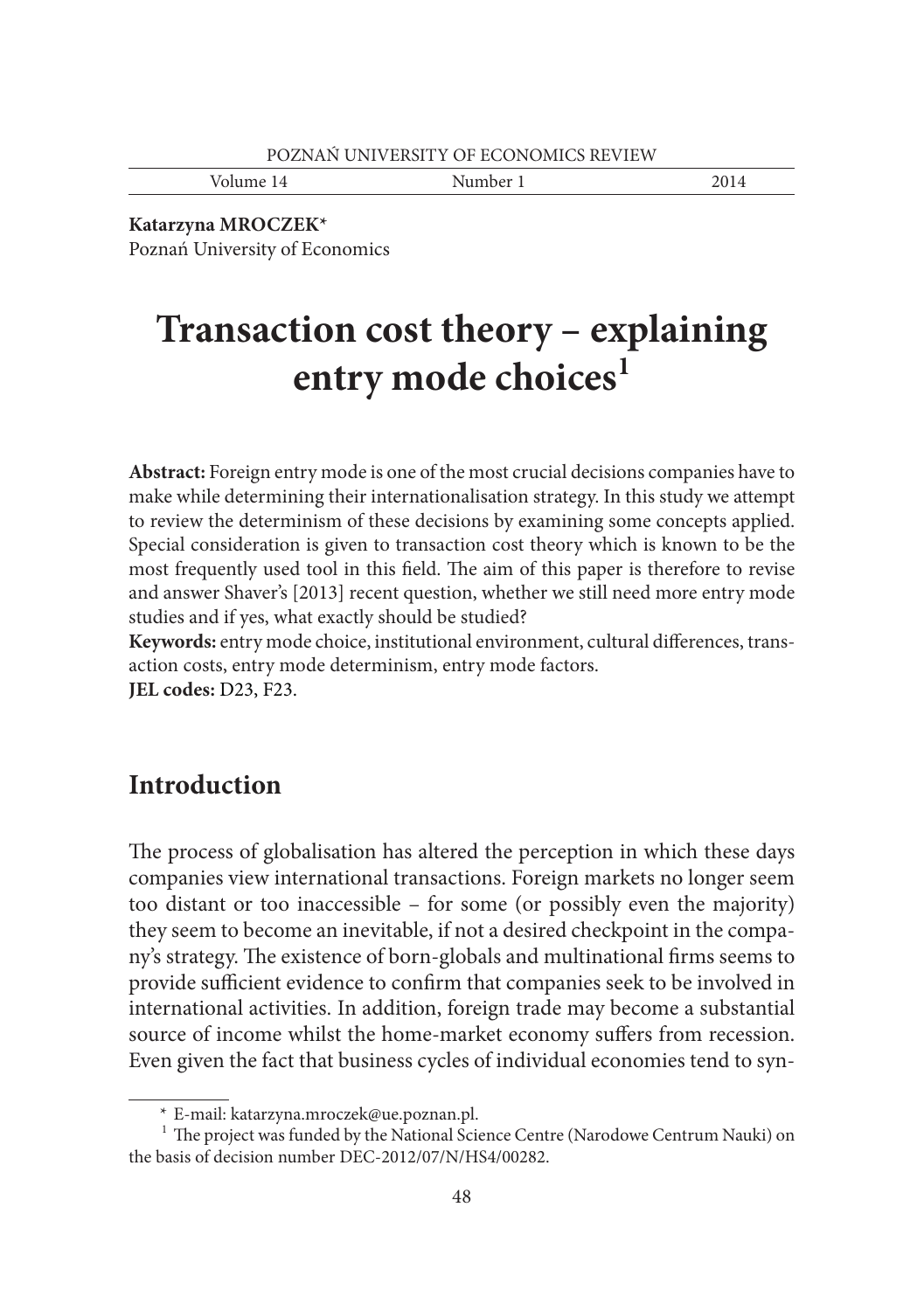chronise [Berge 2012] and thus even foreign activities may become demanding and inadequate, companies look towards internationalisation as a tool for continuous operation.

The question no longer seems to be *if* to expand abroad but *how* to expand. With the ongoing liberalisation of international trade, companies may freely choose from an extensive range of entry modes, beginning with exports and other non-equity modes and ending with foreign direct investments. The liberalisation of trade regulations enabled companies to redefine their aims and strategies, however, at the same time it made that process more complex. It seems more than challenging to distinguish and assess the factors that determine firms' decisions. Given the dynamic external and internal conditions that companies experience, particular factors may have a different impact throughout the process.

Surprisingly, although much attention has been devoted to the topic, no particular approach for determining the set of essential entry mode factors has been established. Therefore, the aim of this article is to review the most common theoretical and empirical concepts towards this part of the internationalisation process and, more importantly, to highlight the most common ways of blending concepts and theories that refer to entry mode determinants.

In order to explore the field of entry mode choice, different theories and approaches that are applied within this subject are evoked and discussed. Priority is given to particular variables considered to be the decision-makers in the entry mode dilemma (Section 1). Subsequently, the transaction cost theory as the most frequent and yet sometimes underestimated framework in terms of studies of the internationalisation process is evaluated (Section 2). Bearing in mind the criticism towards founding the logic exclusively on transaction costs, models are introduced that expand this heterogeneous view (Section 3). Blending concepts allows to take the issue outside the commonly accepted and therefore rarely challenged borders and provides researchers with new material for empirical testing.

### **1. Entry mode determinism – theoretical structures**

Decades of entry mode studies have proven the understandable desire to discover what leads companies to choose a particular method of operating in a foreign market. However, "chasing  $R^2$  becomes a never-ending task, because there will always be something missing from our explanation" [Shaver 2013]. The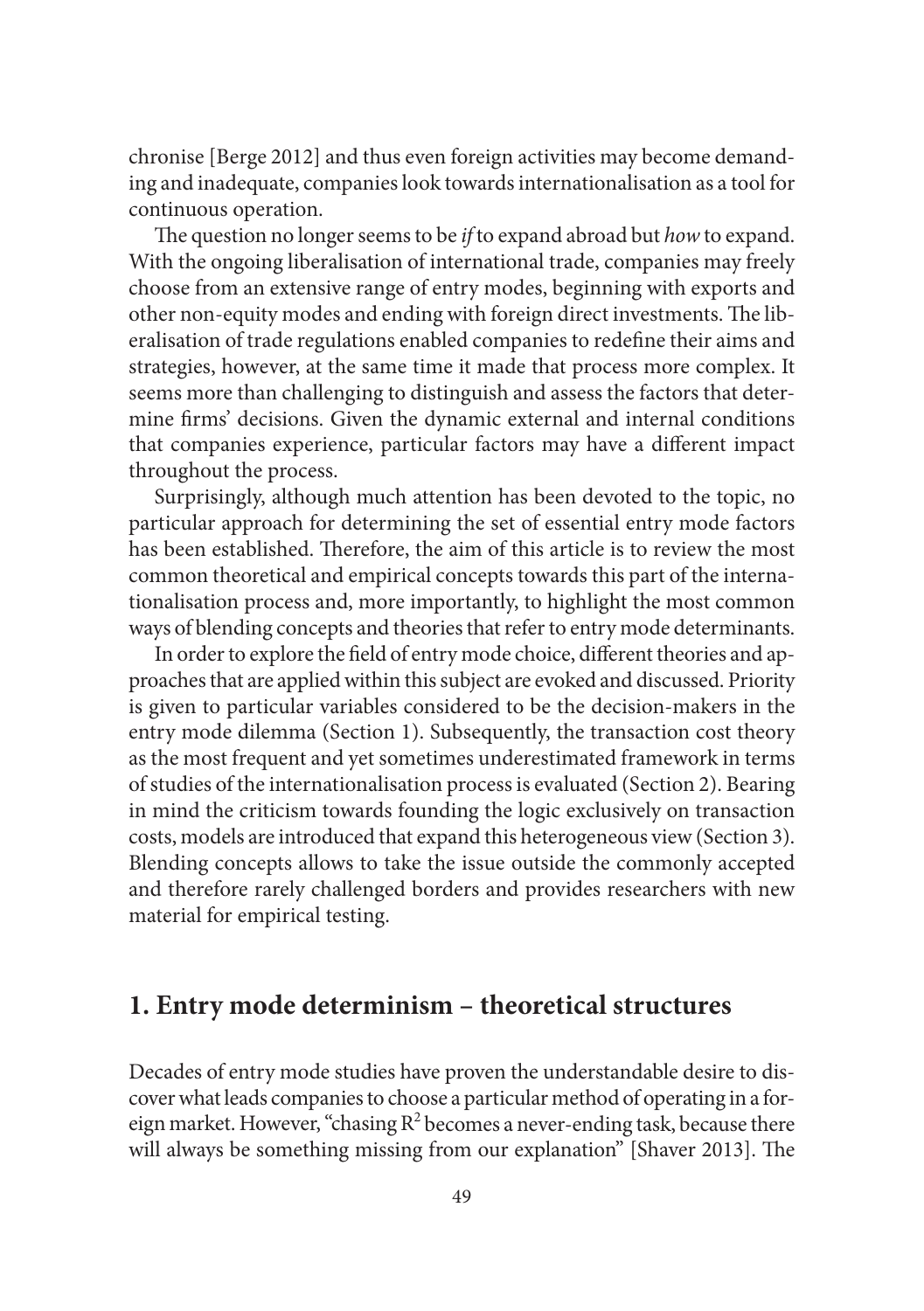author warns us not to get caught up in the so-called *R2 -game* which maximizes the statistical explanatory power of the models by adding new factors to the equation without a reflection of whether it really adds something reasonable.

As much concern is expressed whether further entry mode research is needed, inconsistent conclusions derived from various empirical tests tend to suggest that the matter of determinants still needs to be addressed. The assessment of the entry mode determination has been highly dominated by some particular concepts:

- Transaction cost approach [e.g. Williamson 1985],
- Internalisation theory [e.g. Buckley & Casson 1976],
- Institutional theory [e.g. North 1990; Oliver 1991],
- Resource based view [e.g. Barney 1991],
- Eclectic paradigm [e.g. Dunning 1980, 1988],
- Process paradigm [e.g. Johanson & Vahlne 1977].





Source: Own study based on literature review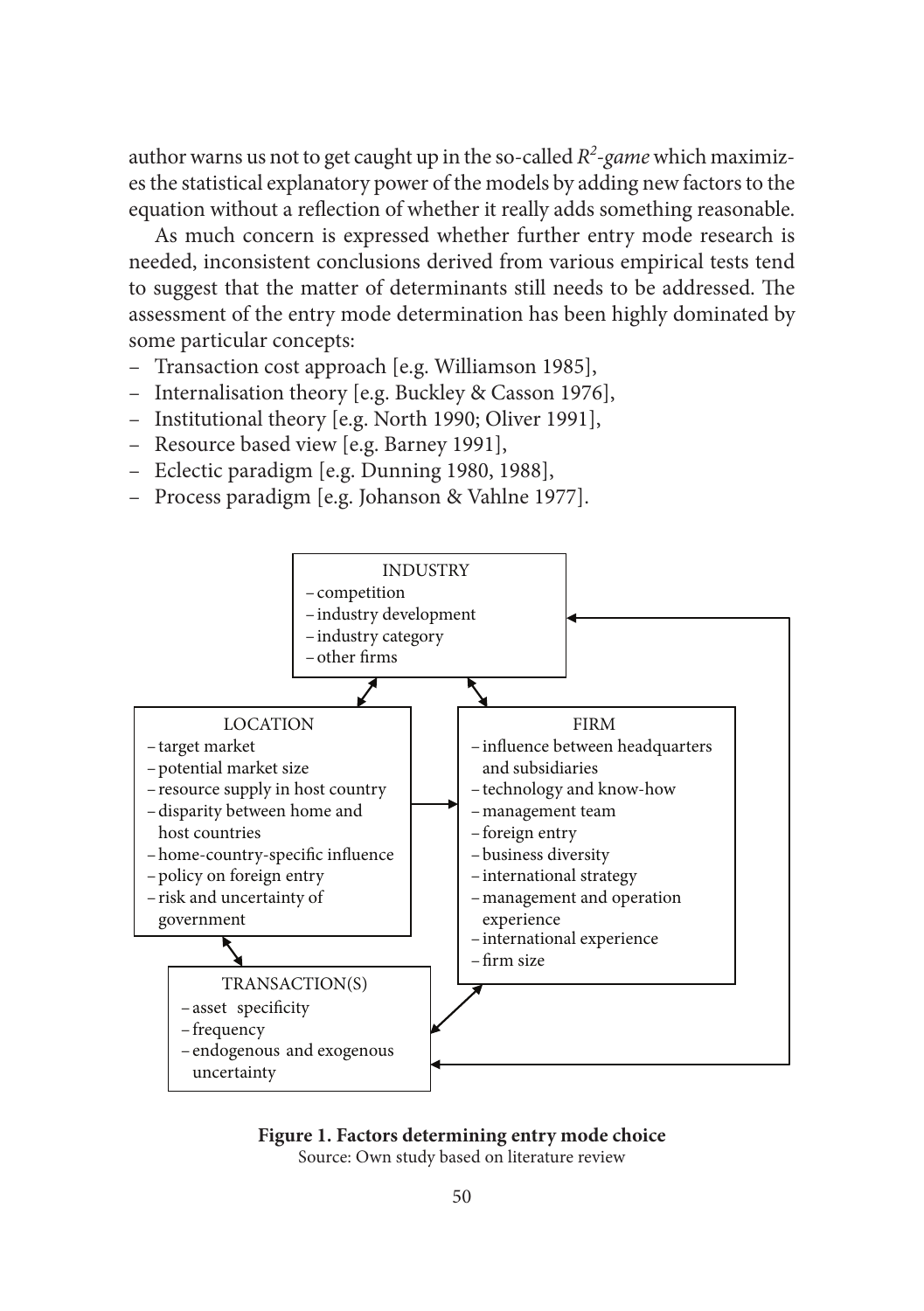All the above mentioned concepts stress the pursuit of profits and rent as the determinism for choosing entry forms. The process paradigm however, views internationalisation as a natural way of taking advantage and distributing the accumulated knowledge abroad. Most of them seem to point to three categories of variables that determine the internationalisation process: location, industry and firm-specific factors [Buckley & Casson 1976; 2009]. However, the transaction cost approach, which still dominates entry mode research, shifts the discussion to a *quasi-firm* level that is depicted by the transaction as the research unit. In this concept a firm is viewed as a set of transactions, and the determinism for the entry decisions is sought in the transaction specifics (Figure 1).

Location-specific variables normally refer to external macroeconomic factors that originate in the institutional framework and social conditions [Brouthers 2002; Meyer 2004; Kogut & Singh 1988]. Industry-specific ones highlight the differences between conducting a business on an industrial scale whilst firm-specific factors recognise more idiosyncratic characteristics of the firm.

Although a great number of studies cover multiple factors, there are still certain areas that are not advancing. Gatignon and Anderson [1988] brought up the problem of switching costs that are constantly overlooked in the models. Years later it is still hard to find entry mode research that would profoundly address this issue. It is rather silently accepted that these costs exist, but as they are hard to assess, may be taken out of the equation. Secondly, the research tends to neglect another crucial aspect of the decisions – what if the entry mode choices are interdependent [Shaver 2013]? The quest for the establishment of determinants of this process gave little consideration to the fact that some companies rely on what has been previously practiced in other markets and turned out to work satisfactorily. That however, has little to do with gaining international experience and acquiring consecutive stages of business development, but is merely a wish that "what was once successful will always be so."

### **2. Transaction costs as the entry mode determinants**

"Without the concept of transaction costs, which is largely absent from current economic theory, it is my contention that it is impossible to understand the working of the economic system, to analyze many of its problems in a useful way, or to have a basis for determining policy" [Coase 1988a, p. 6].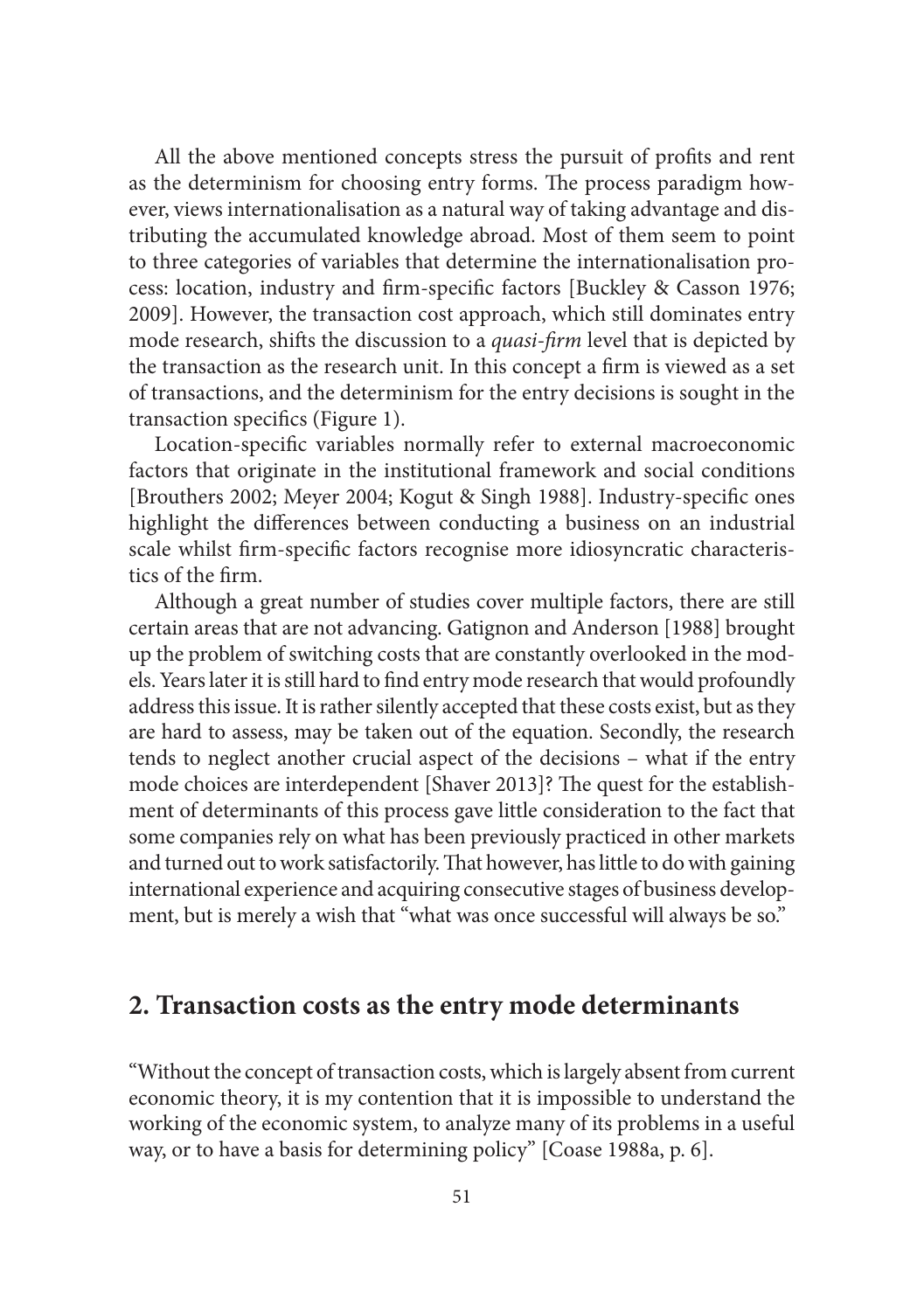"The costs of running the economic system" as Arrow  $[1969, p. 48]$  defines the transaction costs constitute an additional burden of operating in a particular market. These costs are often compared to *friction* that slows the otherwise smooth execution of the contract. Defining transaction costs has long remained a vain attempt to settle the limits in which one still refers to costs associated with transactions and not with other operations. The fear is that once the definition is applied in a broader sense everything can be called and thus explained by invoking the transaction costs [Fischer 1977, p. 322]. To avoid that sort of confusion researchers aimed at narrowing this concept to the cost of transferring the property rights from the seller to the buyer [Demsetz 1988; Allen 1999]. At present, one of the most commonly used definitions, and at the same time partly an operationalisation of the transaction costs, refers to Wang's studies and can be summarised as "the difference between the prices paid by the buyer and received by the seller" [Wang 2003].

In entry mode research transaction costs are generally identified with the three dimensions widely discussed by Williamson [1985]: *asset specificity*, *uncertainty and frequency*. The basic unit of research in the transaction cost theory, as stated before, is the transaction itself. As such, it is characterised by three distinguishing features: conflict, mutuality and order [Commons 1932, p. 4; Baudry & Chassagnon 2010, p. 483].

The asset specificity is without a doubt one of the most crucial dimensions of the transaction. It enables the company to fully comprehend whether the contract requires individually-tailored solutions or quite standardised investments [Williamson 1985, p. 53]. The difference applies to both fixed assets and human capital according to whether the firm operates in the production or service sectors.

Imperfect information and the fact that partners may behave opportunistically result in a situation in which parties are forced to make decisions oblivious to the actions of other market players. This kind of uncertainty is known as *behavioural uncertainty* since the possible consequences of their performance occur as the result of subjective and therefore not always rational human behaviour [Williamson 1985, p. 79]. Aside from behavioural uncertainty, there is also the so-called *external uncertainty* which embraces the probability of encountering the unexpected changes in the legal and economic environment [Bremen et al. 2010, pp. 3–4]. The uncertainty not only affects the entry mode choice but it also determines the distribution of the expected revenue (Figure 2). The projected income of a contract's fulfilment with an acceptable uncertainty level of  $\gamma$  amounts to  $\rho$ . The value decreases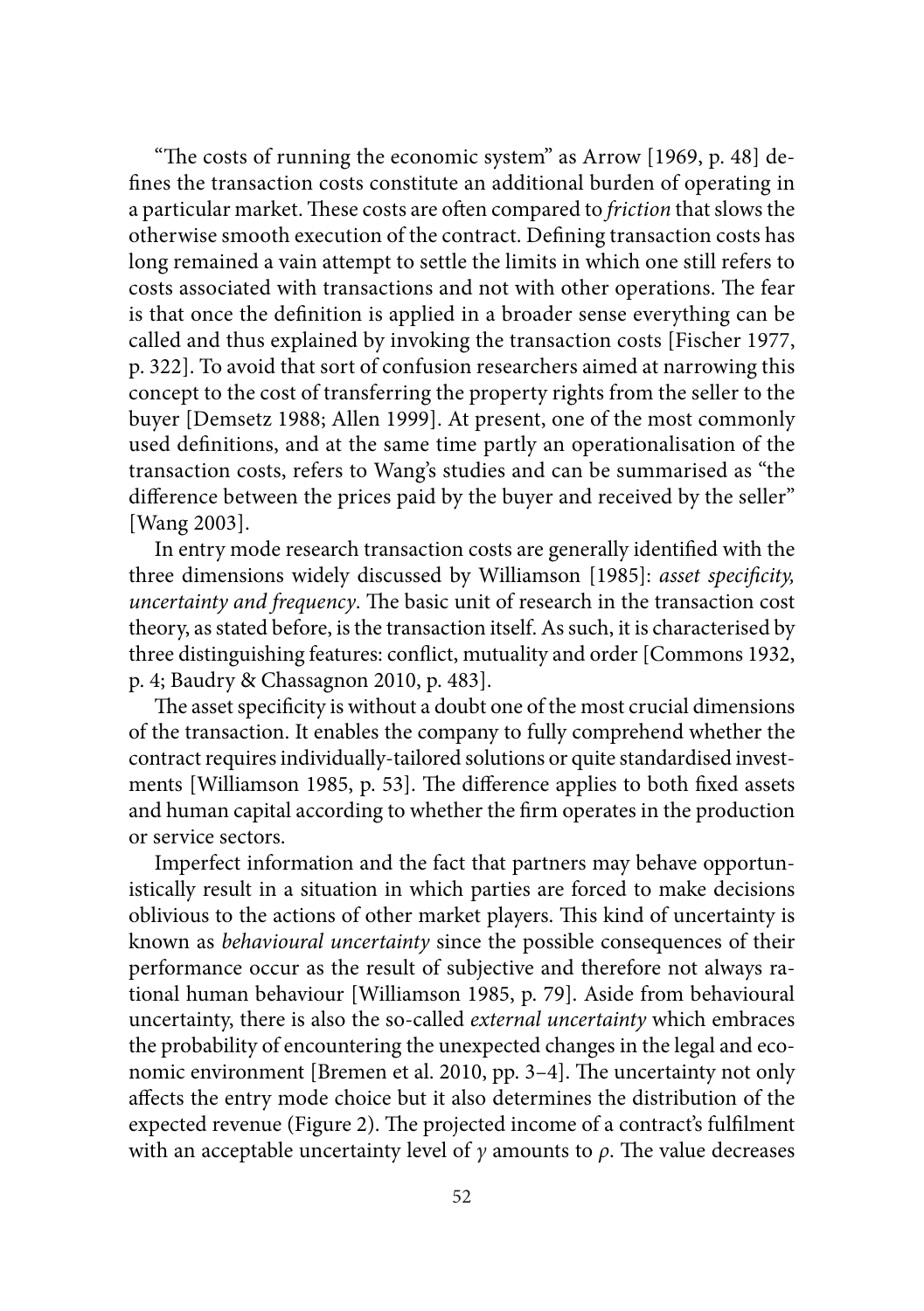

**Figure 2. Expected revenue and uncertainty level** Source: Own study based on literature review

once the partner makes opportunistic attempts or the external conditions become unstable. Conversely, the revenue increases if the firm itself seizes the opportunities that the present market conditions offer.

The choice of entry mode may therefore be highly dependent on the strategic goals set by a company. That will implicitly set the admissible level of uncertainty the company can accept. If the uncertainty level exceeds certain boundaries the firm may turn to modes offering higher control. According to risk aversion that boundary may be different for different companies.

The frequency is often identified as the sales volume of the goods and services contracted. It may be questionable if this definition is suitable, however considering it jointly with asset specificity provides researchers with a broader understanding of the subject. That is, for instance, visible as the higher repeatability of the transaction increases the probability of investing in unrecoverable assets abroad [Williamson 1985, pp. 60–61]. Although Williamson stressed that transaction frequency should be considered as a vital organisational determinant, numerous researchers tend to overlook this dimension whilst conducting entry mode studies [see e.g. Dietrich 1994; Bremen et al. 2010; Nicita & Vatiero 2011].

Entry mode studies conducted in the early 1980's and later in the 1990's refer, in an overwhelming majority, to Williamson's transaction dimensions. The overview of research findings would enable us to draw some assumptions as to how companies organise their foreign operations according to their transactions' specifics (Figure 3).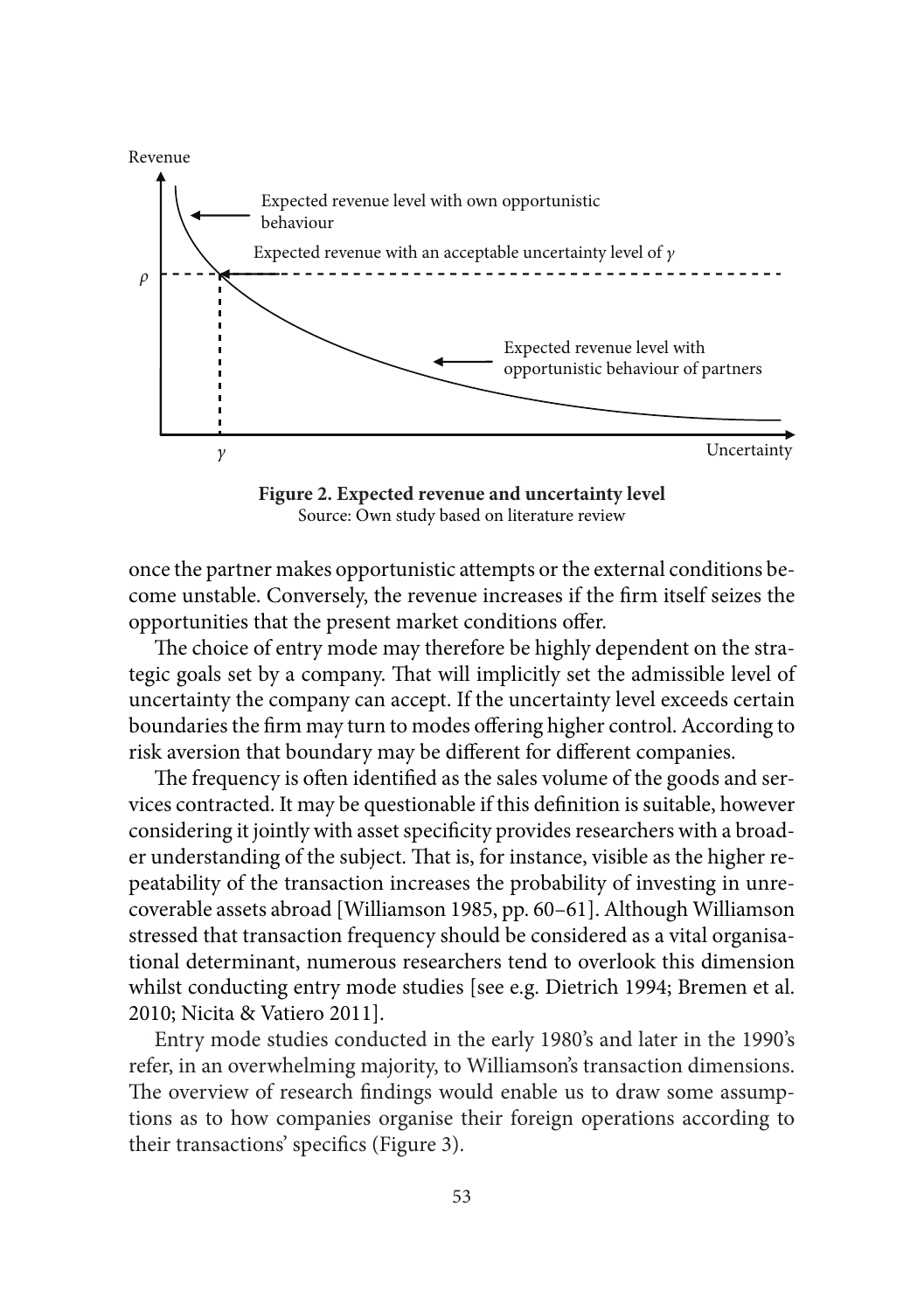Based on the literature review of empirical studies in entry mode field a comparison has been drawn on how Williamson's transaction dimensions affect the internationalisation process. The search referred to the EBSCO database and only took into consideration papers addressing all three dimensions (asset specificity, frequency, uncertainty). The conclusions are summarised by using a general distinction between equity and non-equity modes<sup>2</sup>.



 $0$  – minimal level of uncertainty,  $+++$  – maximal level of uncertainty

**Figure 3. Transaction dimensions and expected entry modes** Source: Own study based on literature review

When the asset specificity is high and at the same time there remains a level of uncertainty, firms are more determined to use the equity modes. The uncertainty factor may, however, prove conclusive as companies that often face insecure conditions prefer sharing the ownership and thus liabilities with either local partners or some other foreign investors. Once the asset specificity is assumed to be low, companies have less interest in maintaining high levels of control and are therefore more likely to choose the non-equity modes [e.g. Walker & Weber 1984; Gatignon & Anderson 1988; Trabold 2002].

 $2$  If a paper referred to a particular form of expansion (e.g. exports, foreign direct investment) the terms used were related to one of the groups used here: equity or non-equity modes.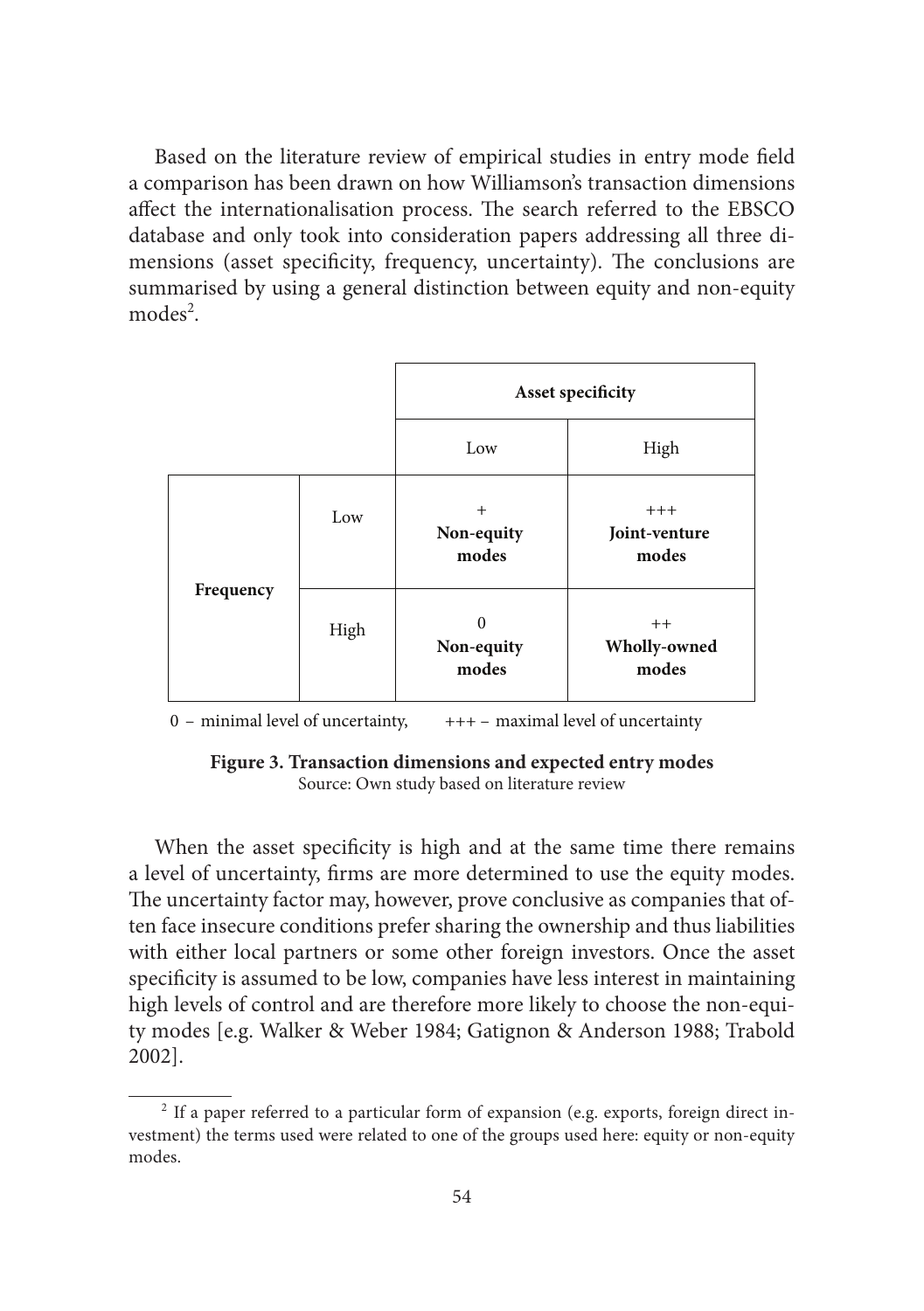# **3. Beyond transaction costs – 'new' determinants in entry mode research**

Exploiting markets does not always progress in the way that transaction costs would indicate. This observation has greatly contributed to the notion that when discussing entry modes, transaction cost theory is just simply not enough. The conclusion that it might not be sufficient does not, however, in any way imply that it is not at all in the right place. This theoretical concept still remains *the* theory on which one can base core assumptions and hypotheses.

Researchers have, over time, absorbed the capability to broaden their perception of a company's internationalisation process. One of the reasons Coase [1988b] indicated that it is difficult to restrain from applying the non-cost determinants to entry mode choices is the difficulty of conducting transaction costs' operationalisation. It is, however, not the only concern expressed by researchers. Brouthers [2002] stresses that the subject of a company's internationalisation process must as well be associated with the differences emerging from handling business in the host and home markets. This discrepancy may be noticed especially in the cultural distance and on the level of institutional environment. Some claim that these factors are, in fact, also costs (external and irrespective as they are) and therefore should as well be treated as a sort of transaction cost. Therefore one is back to the everlasting doubt of how to define transaction costs.



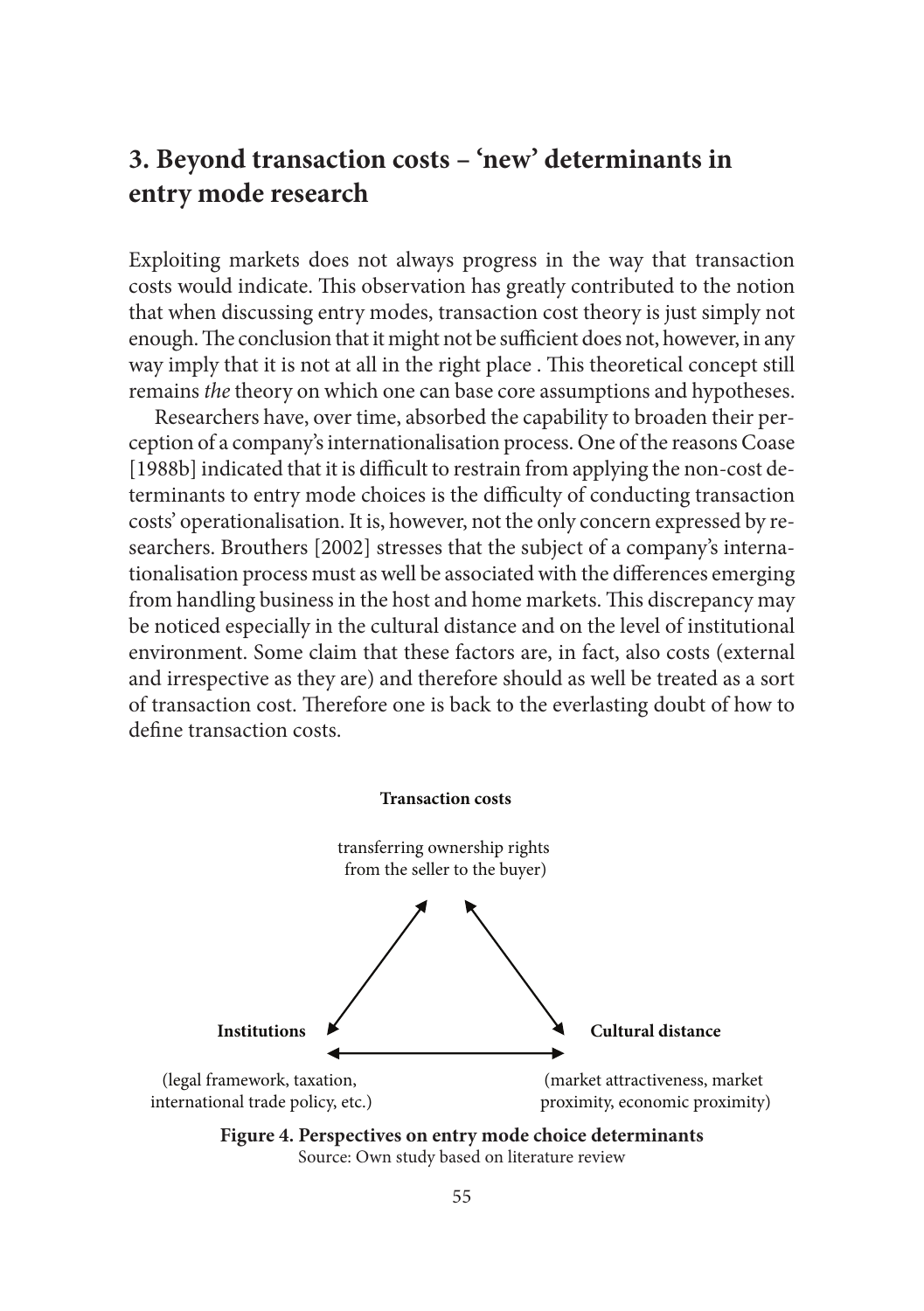Regardless to whether these factors are treated as transaction costs or not [Gorynia & Mroczek 2013a, 2013b] adding institutional and cultural variables changes the perspective of the analysis (Figure 4).

Defining transaction cost as in the dimensions examined by Williamson assesses the efficacy of conducting transactions between the seller and the buyer. These costs are not incorporated into the analysis explicitly (as values) but refer to distinctive factors that are bound to create costs. Likewise, if one considers institutional variables, these refer to the relations between the seller and the authorities. Whereas the costs of conducting the transaction between the seller and the buyer are partly negotiable, the costs embedded in the institutional context are not. The institutional perspective expands the scope of the transaction and adds another factor into the equation. This party sets the rules and implicitly determines the costs that follow.

Similarly, cultural distance may determine the way the transaction is conducted although it has little to do with the transaction (or the firm) itself. Cultural environment originates from the values and customs absorbed by a nation or a group. It is therefore once again a factor that generates costs for a transaction, however, it evokes not a company-company, but a home-host country perspective. Cultural distance is a concept widely stressed also since its conceptualisation is much challenged nowadays. It is doubtful if cultural context should be perceived only on national level. Organisational culture seems just as significant however much harder to assess [Shenkar 2001].

Entry mode research is not limited to transaction costs, institutional theory and cultural distance. It is more often than not a juncture between various concepts and various variables. The research is not restricted to defining the mode itself but it also refers to its effectiveness. One of the most comprehensive approach is the Dunning's [1998; 2001] Eclectic Paradigm of International Production also known as the OLI Paradigm. Dunning claims that the entry mode choice is motivated by a group of three factors: ownership, location and internalization. Another commonly applied theory is the resource-based view. Given the company's ability to gain a competitive advantage through its foreign activities which are expected to be carried out in a way that ensures sustainability and growth [Trąpczyński 2013]. Other perspectives on entry mode decisions include a knowledge-based view, organisational capabilities or risk and control analysis (Table).

A brief review of the concepts used in determining the factors of entry mode choices allows us to draw an overall conclusion on the direction in which this field of study is headed. From the early 1980's researchers have been attracted by the notion of what can today be described as *economic reasoning.* With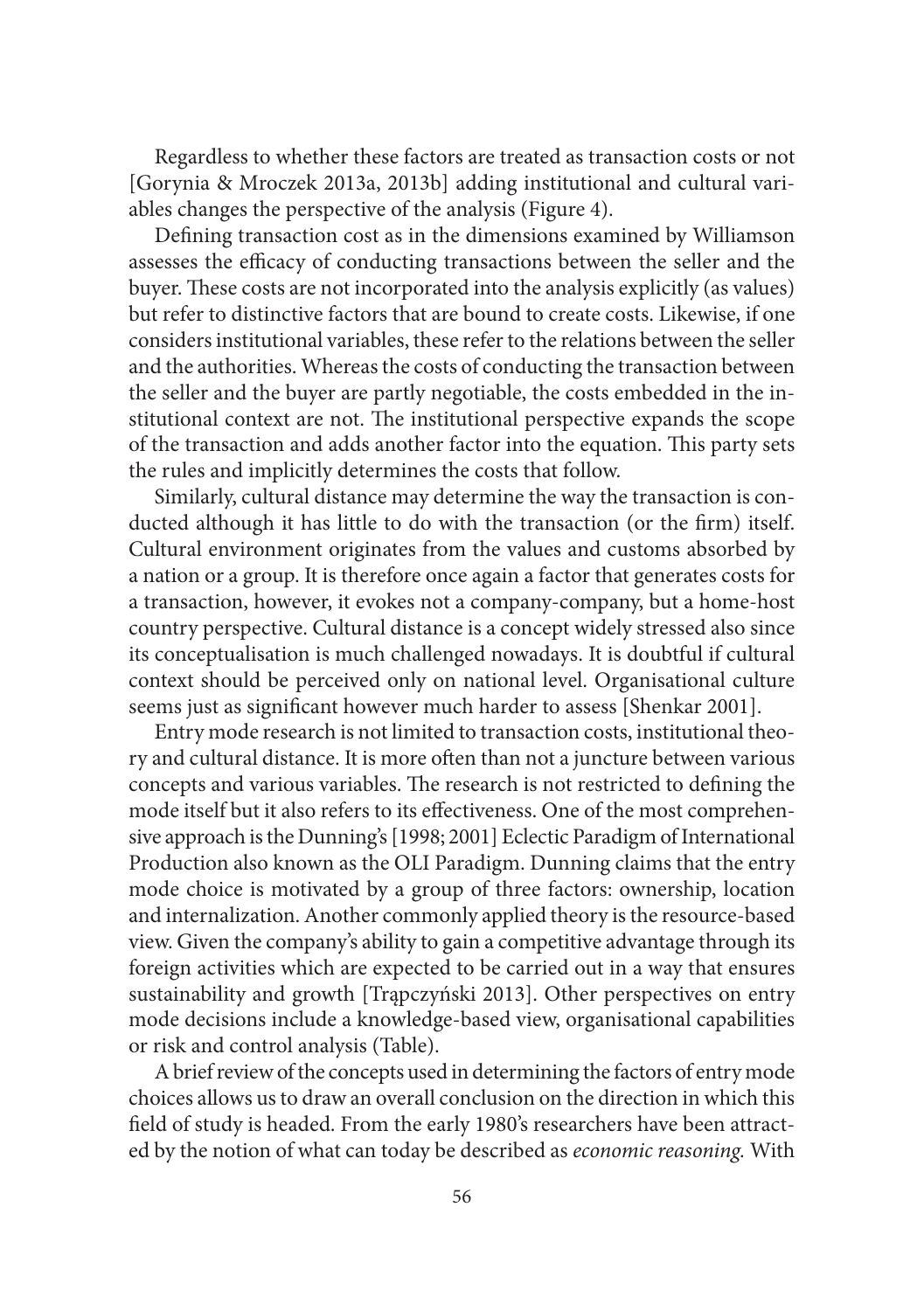time relying solely on economics became insufficient and the need to interrelate it with sociology and anthropology grew evident [Canabal & White 2008, p. 272]. As right as it seems, blending concepts may not, however, be the answer. Adding different perspectives does deepen our understanding of a company's behaviour, as a firm is undeniably a complex entity that cannot just be examined by the profit and loss account. The question however remains *when does it transform into us playing Shaver's R2 -game?*

| Theory/concept                    | <b>Chosen authors</b>                                                                                                                         | Entry mode determinism                                                                                    |
|-----------------------------------|-----------------------------------------------------------------------------------------------------------------------------------------------|-----------------------------------------------------------------------------------------------------------|
| <b>Transaction cost</b><br>theory | Gatignon and Anderson [1988],<br>Hennart [1991], Meyer [2001],<br>Brouthers [2002], Trabold [2002],<br>Brouthers and Brouthers [2003]         | Transaction costs: asset speci-<br>ficity, frequency, uncertainty                                         |
| Institutional<br>theory           | Delios and Beamish [1999], Brouthers<br>[2002], Lu [2002], Yiu and Makino<br>$[2002]$                                                         | Institutional structure: norms,<br>rules, policies, values                                                |
| Cultural distance                 | Kogut and Singh [1988], Agarwal<br>[1994], Erramilli [1996], Hennart<br>and Larimo [1998], Brouthers [2002],<br>Drogendjik and Slangen [2006] | Informal structures: cultural<br>background and differences<br>in values between host and<br>home country |
| Resource-based<br>view            | Erramilli, Agarwal and Dev [2002],<br>Chen and Chen [2003], Claver and<br>Quer[2005]                                                          | Core, inimitable competences                                                                              |
| OLI paradigm                      | Pan and Tse [2000], Brouthers,<br>Brouthers, and Werner [1999], Nakos<br>and Brouthers [2004]                                                 | Ownership, Location,<br>Internalization                                                                   |
| Knowledge-based<br>view           | Kogut and Zander [1993], Pak [2002],<br>Elango [2005], Herrman and Datta<br>[2006]                                                            | Competitive advantage<br>through sharing and transfer-<br>ring knowledge                                  |
| Organisational<br>capabilities    | Contractor and Kundu [1998],<br>Erramilli, Agarwal and Dev [2002],<br>Claver and Quer [2005]                                                  | Internal structures: channels<br>of transferring resources and<br>capabilities                            |
| Risk                              | Anderson and Gatignon [1986],<br>Brouthers, [1995], Delios and Henisz<br>$[2000]$                                                             | Level of perceived risk                                                                                   |
| Control                           | Anderson and Gatignon [1986], Pan<br>and Tse [1996]                                                                                           | Preferred level of control                                                                                |

#### **Entry mode research – a review of theories applied**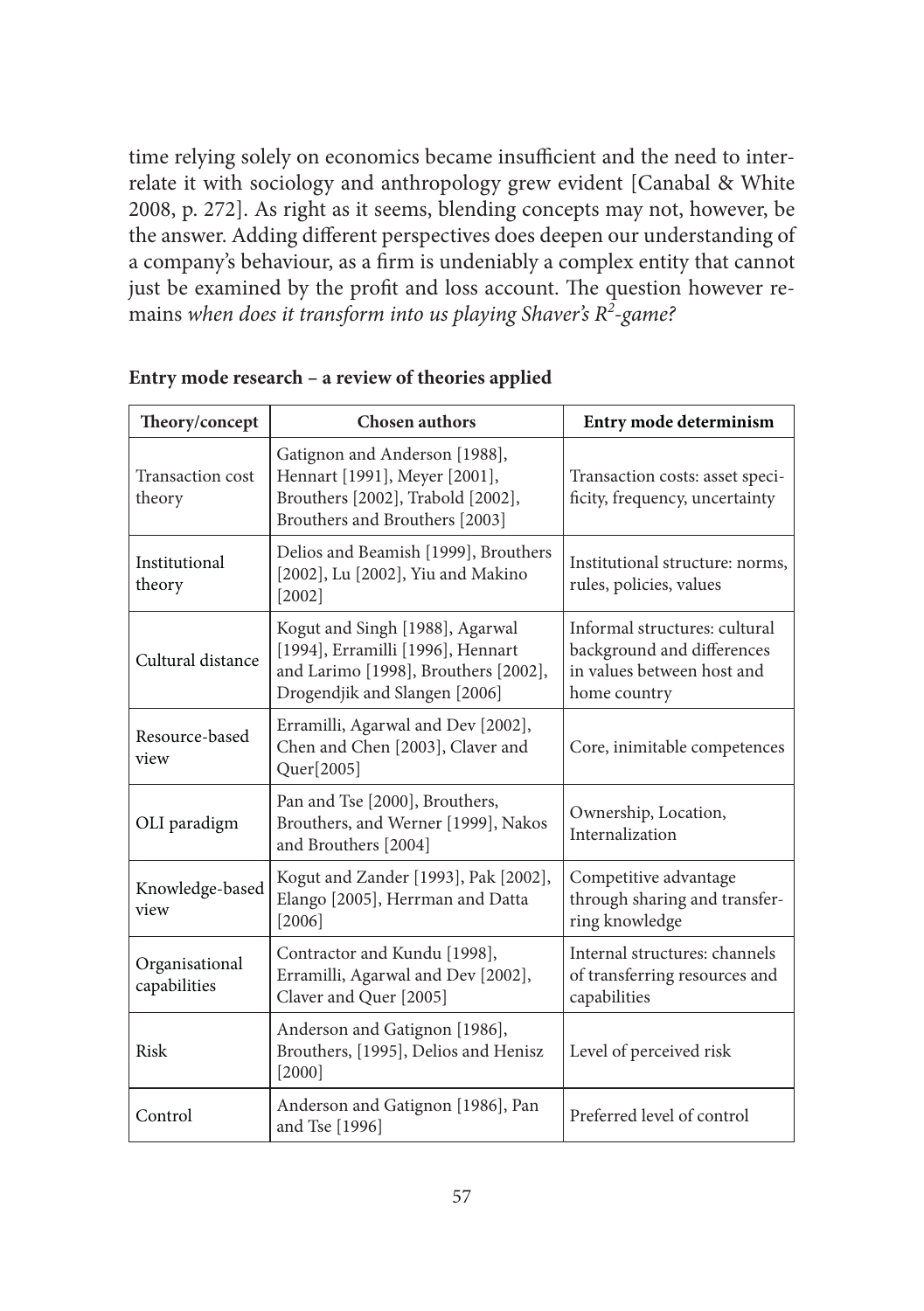## **Conclusions**

Shaver [2013] has recently asked a question (that simultaneously became the title of his publication) if we really need more entry mode studies. It is undeniable that the determinants matter has been widely addressed. That, however, does not mean that all the gaps have been filled and all the concerns clarified. Shaver fails to give us a straightforward answer. That may be due to the fact that this question is not easily answered. Maybe the issue is not *if* we need more entry mode studies but *how* to interrelate heterogeneous concepts with other paradigms to cover these aspects in a challenging way. To settle with what has been achieved is to neglect the yet unasked and to lessen the undiscovered. Concepts blend enabling researchers to evolve and bring forward new models. Buckley, Devinney and Tang [2013] argued that prior to asking if we need more entry mode research is to state what we know about it so far. Maybe a good follow-up would also be to dwell on what we intend to do with this knowledge.

Shaver has pinpointed some crucial misconduct in researchers' behaviour. It seems that the most grave sin is the excessive focus on methodology and data. Whereas these issues are important they constantly steal attention from the more urgent matter – the advancement in the field. Moreover, much attention is paid to primary entries and not quite as much research is done in terms of switching entry modes.

The advancement in entry mode research may be expected in two different areas – incremental changes from conceptual breakthrough or minor changes originating from reimplementation of previous studies. It is hard to deny that this field requires reinvigorating however, it is far from an outright exploration.

### *References*

- Allen, D., 1999*, Transaction Costs*, in: *Encyclopedia of Law & Economics*, Edward Elgar Publishing Limited.
- Agarwal, S., 1994, *Socio-cultural Distance and the Choice of Joint Ventures: A Contingency Perspective*, Journal of International Marketing, vol. 2, pp. 63–80.
- Anderson, E., Gatignon, H.,1986, *Modes of Foreign Entry: A Transaction Cost Analysis and Propositions*, Journal of International Business Studies, vol. 11, pp. 1–26.
- Arrow, K.J., 1969, *The Organization of Economic Activity: Issues Pertinent to the Choice* of Market versus Non-market Allocation, in: The Analysis and Evaluation of Public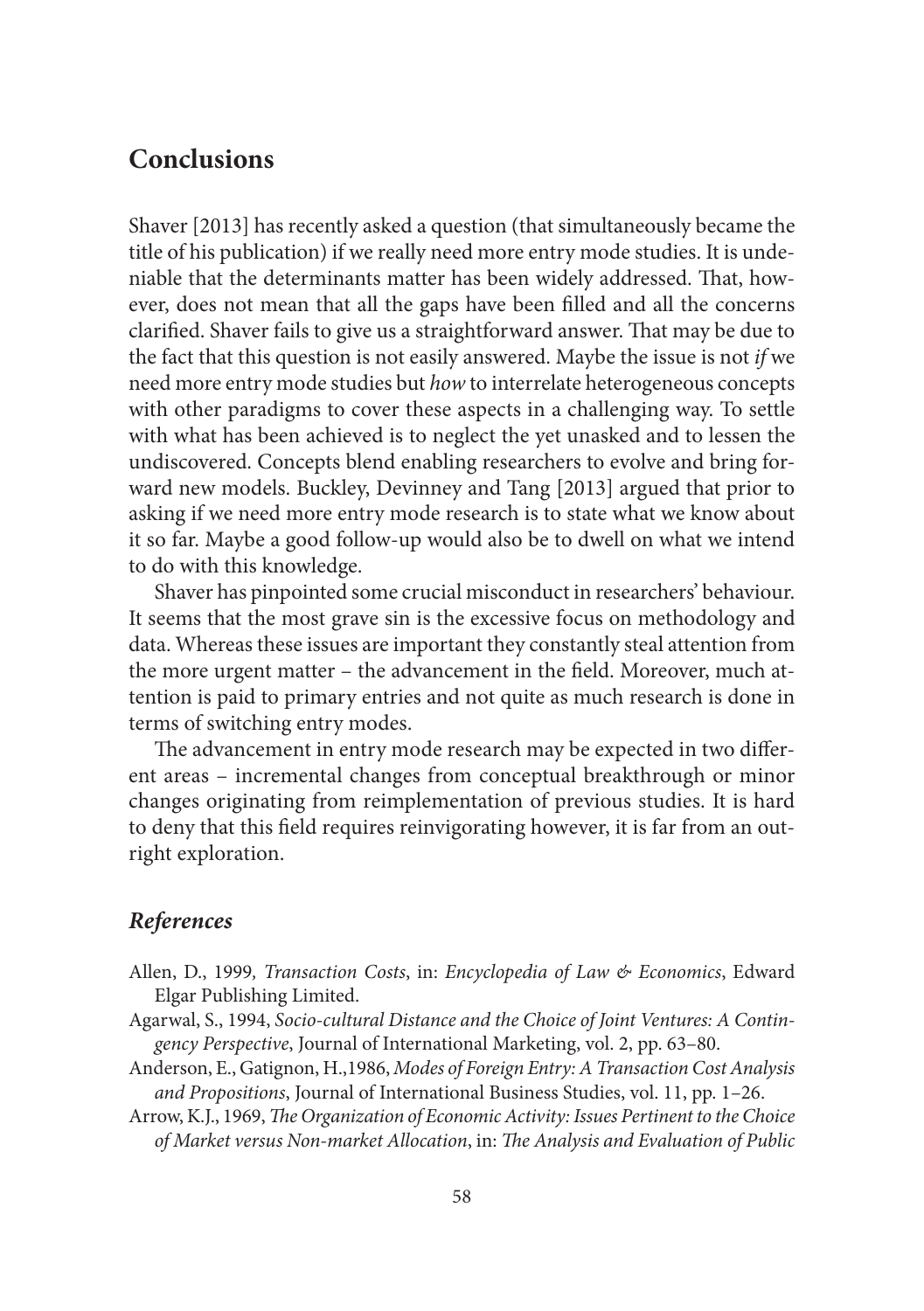*Expenditures: The PBB-System, U.S. Joint Economic Committee, 91st Session,* vol. 1, Government Printing Office, Washington, D.C.

- Barney, J., 1991, *Firm Resources and Sustained Competitive Advantage*, Journal of Management, vol.17, no. 1, pp. 99–120.
- Baudry, B., Chassagnon, V., 2010, *The Close Relation between Organization Theory and Oliver Williamson's Transaction Cost Economics: a Th eory of the Firm Perspective*, Journal of Institutional Economics, vol. 6, no. 4, pp. 477–503.
- Berge, T., 2012, *Has Globalization Increased the Synchronicity of International Business Cycles?,* MPRA Paper42392, University Library of Munich, Germany.
- Bremen, P., Oehmen, J., Alard, R., Sconsleben, P., 2010, *Transaction Costs in Global Supply Chains of Manufacturing Companies*, Journal of Systemics, Cybernetics & Informatics, vol. 8, pp. 19–25.
- Brouthers, K.D., 1995, *The Influence of International Risk on Entry Mode Strategy in the Computer Software Industry*, Management International Review, vol. 35, pp. 7–28.
- Brouthers, K.D., 2002, *Institutional, Cultural and Transaction Cost Influences on Entry Mode Choice and Performance*, Journal of International Business Studies, vol. 33, pp. 203–221.
- Brouthers, K.D., Brouthers, L.E., 2003,*Why Service and Manufacturing Entry Mode Choices Differ: The Influence of Transaction Cost Factors, Risk and Trust, Journal* of Management Studies, vol. 40, pp. 1179–1204.
- Brouthers, L.E., Brouthers, K.D., Werner, S., 1999, *Is Dunning's Eclectic Framework Descriptive or Normative?*, Journal of International Business Studies, vol. 30, no. 4, pp. 831–844.
- Buckley, P.J., Casson, M.C., 1976, *The Future of the Multinational Enterprise*, Holmes & Meier Publishers, New York.
- Buckley, P.J., Casson, M.C., 2009, *The Internalisation Theory of the Multinational Enterprise: A Review of the Progress of a Research Agenda after 30 Years, Journal* of International Business Studies, vol. 40, no. 9, pp. 1563–80.
- Buckley, P.J., Devinney, T.M., Tang, R.W., 2013, *Meta-analytic Research in International Business and International Management*, in: Devinney, T., Pedersen, T., Tihanyi, L., (eds.), *Philosophy of Science and Meta-Knowledge in International Business and Management* – *Advances in International Management*, vol. 26, Emerald, UK, pp. 263–297.
- Canabal, A., White G.O., 2008, *Entry Mode Research: Past and Future*, International Business Review, vol. 17, pp. 267–284.
- Chen, H., Chen, T.J., 2003, *Governance Structures in Strategic Alliances: Transaction Cost versus Resource-based Perspective*, Journal of World Business, vol. 38, pp. 1–14.
- Claver, E., Quer, D., 2005, *Choice of Market Entry Mode in China: The Influence of Firm-specific Factors*, Journal of General Management, vol. 30, no. 3, pp. 51-70.
- Coase, R., 1988a, *The Firm, the Market and the Law*, University of Chicago Press.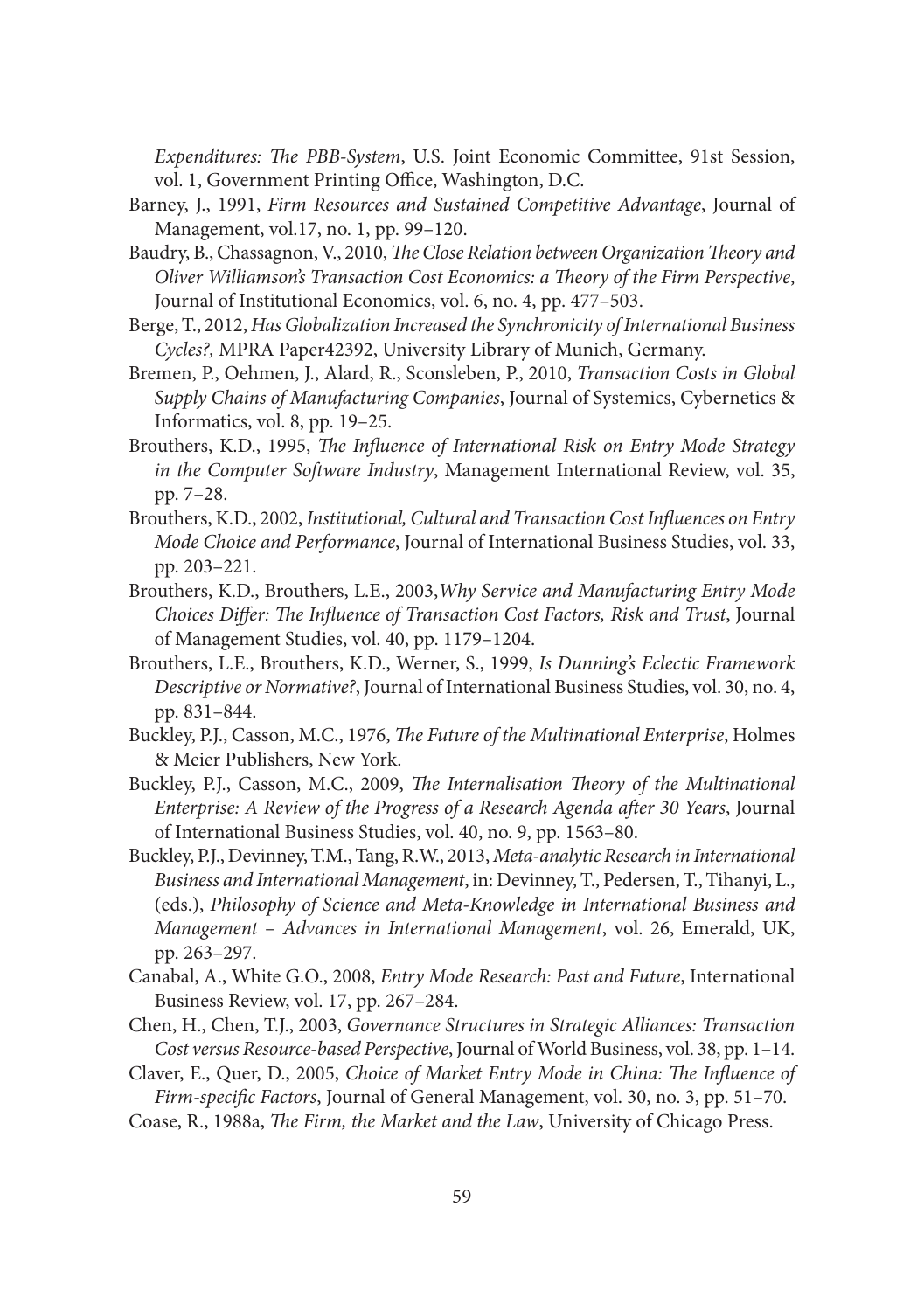- Coase, R.H., 1988b, *The Nature of The Firm: Influence*, Journal of Law, Economics, and Organization, vol. 4, no. 1, s. 33–47.
- Commons, J., 1932, *The Problems of Correlating Law*, *Economics and Ethics*, Wisconsin Law Review, vol. 8, no. 1, pp. 3–26.
- Contractor, F.J., Kundu, S.K., 1998, *Modal Choice in a World of Alliances: Analyzing Organizational Forms in the International*, Journal of International Business Studies, vol. 29, no. 2, pp. 325–356.
- Delios, A., Beamish, P.W., 1999, *Ownership Strategy of Japanese Firms: Transactional, Institutional, and Experience Infl uences*, Strategic Management Journal, vol. 20, pp. 915–933.
- Delios, A., Henisz, W.J., 2000, *Japanese Firms' Investment Strategies in Emerging Economies*, Academy of Management Journal, vol. 43, pp. 305–323.
- Demsetz, H., 1988, *A Framework for the Study of Ownership*, in: Demsetz, H. (ed.), *Ownership, Control, and the Firm*, Basil Blackwell, Oxford.
- Dietrich, M., 1994, *Transaction Cost Economics and Beyond towards a New Economics of the Firm*, Routledge, London.
- Drogendjik, R., Slangen, A., 2006, *Hofstede, Schwartz, or Managerial Perceptions? The Effects of Different Cultural Distance Measures on Establishment Mode Choices by Multinational Enterprises*, International Business Review, vol. 15, no. 4, pp. 361–380.
- Dunning, J.H., 1980, *Toward an Eclectic Theory of International Production: Some Empirical Tests*, Journal of International Business Studies, vol. 11, no. 1, pp. 9–31.
- Dunning, J.H., 1988, *The Eclectic Paradigm of International Production: A Restatement and Some Possible Extensions*, Journal of International Business Studies, vol. 19, no. 1, pp. 1–31.
- Dunning, J.H., 2001, *The Eclectic (OLI) Paradigm of International Production: Past, Present and Future*, International Journal of the Economics of Business, vol. 8, no. 2, pp. 173–190.
- Elango, B., 2005, *The Influence of Plant Characteristics on the Entry Mode Choice of Overseas Firms*, Journal of Operations Management, vol. 23, no. 1, pp. 65–79.
- Erramilli, M.K., 1996, *Nationality and Subsidiary Ownership Patterns in Multinational Corporations*, Journal of International Business Studies, vol. 27, pp. 225–248.
- Erramilli, M.K., Agarwal, S., Dev, C.S., 2002, *Choice between Non-equity Entry Modes: An Organizational Capability Perspective*, Journal of International Business Studies, vol. 33, pp. 223–242.
- Fischer, S., 1977, *Long-Term Contracting, Sticky Prices and Monetary Policy: Comment*, Journal of Monetary Economics, vol. 3, no. 3, pp. 317–323.
- Gatignon, N., Anderson, E., 1988, *The Multinational Corporation's Degree of Control over Foreign Subsidiaries: An Empirical Test of a Transaction Cost Explanation*, Journal of Law, Economics and Organization, vol. 4, pp. 305–336.
- Gorynia, M., Mroczek, K., 2013a, *Koszty transakcyjne jako determinanta formy zagranicznej ekspansji przedsiębiorstwa*, Ekonomista, nr 2, pp. 201–219.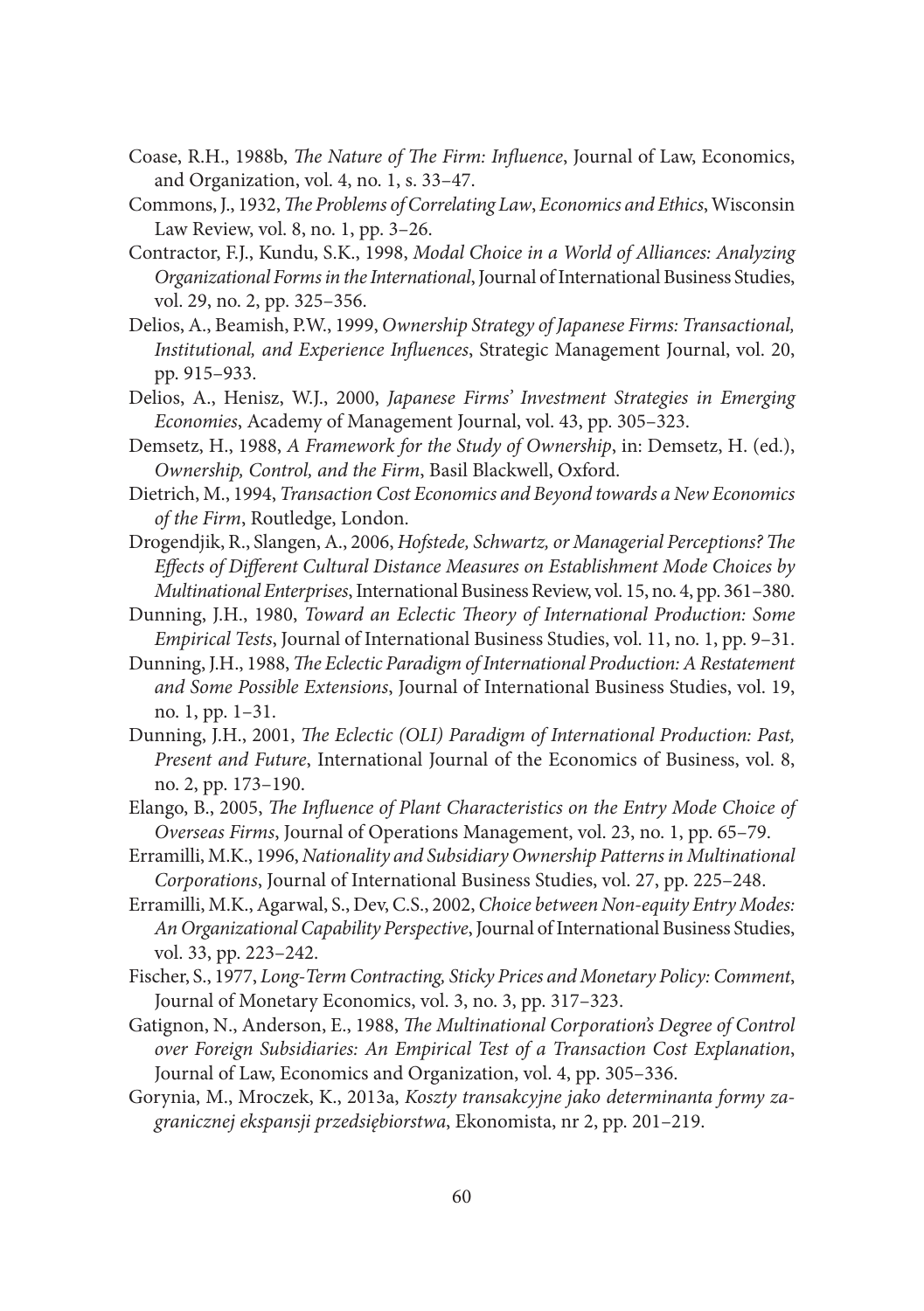- Gorynia, M., Mroczek, K., 2013b, *Institutional Context and Transaction Costs in Entry Mode Choice*, Journal of Economics and Management, Publisher of the University of Economics in Katowice, pp. 51–60.
- Hennart, J.F., 1991, *The Transaction Costs Theory of Joint Ventures: An Empirical Study of Japanese Subsidiaries in the United States*, Management Science, vol. 37, pp. 483–497.
- Hennart, J.F., Larimo, J., 1998, *The Impact of Culture on the Strategy of Multinational Enterprises: Does National Origin Affect Ownership Decisions?*, Journal of International Business Studies, vol. 29, no. 3, pp. 515–538.
- Herrman, P., Datta, D.K., 2006, *CEO Experiences: Effects on the Choice of FDI Entry Mode*, Journal of Management Studies, vol. 43, no. 4, pp. 755–778.
- Johanson, J., Vahlne, J.-E., 1977, *The Internationalization Process of the Firm A Model of Knowledge Development and Increasing Foreign Market Commitments*, Journal of International Business Studies, vol. 8, no. 1, pp. 23–32.
- Kogut, B., Singh, H., 1988, *The Effects of National Culture on the Choice of Entry Mode*, Journal of International Business Studies, vol. 19, pp. 411–431.
- Kogut, B., Zander, U., 1993, *Knowledge of the Firm and the Evolutionary Theory of the Multinational Corporation*, Journal of International Business Studies, vol. 24, pp. 625–646.
- Lu, J.W., 2002, *Intra- and Inter-organizational Imitative Behavior: Institutional Influences on Japanese Firms' Entry Mode Choice*, Journal of International Business Studies, vol. 33, pp. 19–37.
- Meyer, K.E., 2001, *Institutions, Transaction Costs, and Entry Mode Choice in Eastern Europe*, Journal of International Business Studies, vol. 32, no. 2, pp. 357–367.
- Meyer, K.E., 2004, *Perspectives on Multinational Enterprises in Emerging Economies*, Journal of International Business Studies, vol. 35, no. 4, pp. 259–276.
- Meyer, K.E., Peng, M.W., 2005, *Probing Theoretically into Central and Eastern Europe: Transactions, Resources, and Institutions*, Journal of International Business Studies, vol. 36, pp. 600–621.
- Nakos, G., Brouthers, K.D., 2004, *SME Entry Mode Choice and Performance: A Transaction Cost Perspective*, Entrepreneurship Theory and Practice, vol. 28, no. 3, pp. 229–247.
- Nicita, A., Vatiero, M., 2011, *The "Fundamental Transformation" Reconsidered: Dixit vs. Williamson*, ISNIE, Florence – Lugano – Siena.
- North, D.C., 1990, *Institutions, Institutional Change, and Economic Performance*, Cambridge University Press, Cambridge; New York.
- Oliver, C., 1991, *Strategic Responses to Institutional Processes*, The Academy of Management Review, vol. 16, no. 1, pp. 145–179.
- Pak, Y.S., 2002, *The Effect of Strategic Motives on the Choice of Entry Modes: An Empirical Test of International Franchisers*, Multinational Business Review, vol. 10, pp. 28–36.